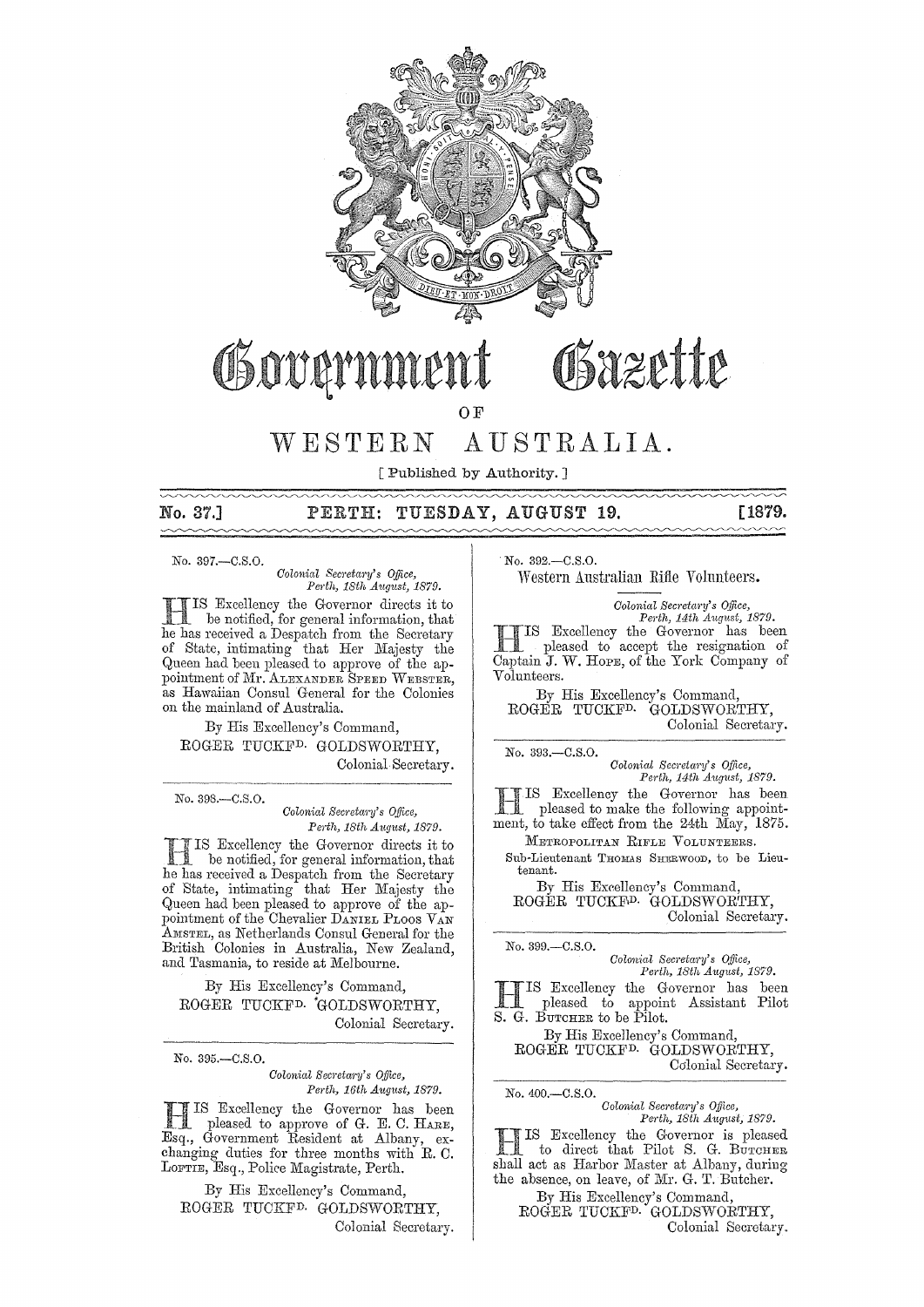No. 394.-C.S.O.

Colonial Secretary's Office, Perth, 14th August, 1879.

IIS Excellency the Governor directs the publication of the following Notices to Mariners, for general information.

By His Excellency's Command, ROGER TUCKF<sup>D.</sup> GOLDSWORTHY, Colonial Secretary.

NOTICE TO MARINERS.

### $[No. 70.]$

### AUSTRALIA.

#### SOUTH COAST-INVESTIGATOR STRAIT.

#### (1) ALTHORPE SOUTH ISLAND LIGHT.

With reference to Notice to Mariners, No. 9, of 10th January 1879, on the exhibition of a flashing light on the Southern Althorpe island :—

The Government of South Australia has given further Notice,<br>that in ordinary weather, the bright portion of the light is<br>visible over the low land of the south-west extreme of Yorke<br>peninsula, between the following bearing

Between S. by E.  $\frac{1}{4}$  E. and S.  $\frac{4}{4}$  E., and between S.  $\frac{1}{2}$  E. and S.  $\frac{3}{2}$  W.

#### EAST COAST-KEPPEL BAY.

#### (2) LITTLE SEA HILL,-OBSCURED ARC OF UPPER LEADING LIGHT.

Information has been received, that the upper leading light exhibited on Little Sea hill, Keppel bay, is obscured between the bearings S.E.  $\frac{1}{2}$  S. and S.E.  $\frac{1}{2}$  E.

NOTE.-Timandra bank buoy is painted black.

(The bearings are Magnetic, Variation (Althorpe Islands  $3\frac{3}{4}^{\circ}$ )<br>Easterly in 1970 ) Easterly in 1879.)

By Command of their Lordships.

FREDK. J. EVANS, Hydrographer.

Hydrographic Office, Admiralty, London,<br>15th May, 1879.

This Notice affects the following Admiralty Charts: $\leftarrow$ 

(1) Australia, southern portion, No. 2759b; gulfs of St. Vincent and Spencer, southern sheet, No. 2389 $a$ : Also, Admiralty List of Lights in South Africa, Australia, &c., 1870, No. 234 $\alpha$ ; and Australia Directory, vol. 1

1, 1990 112, general, No. 2750a ; Coral sea, Great Barrier reef, No. 2750 ; Sandy cape to Keppel islands, No. 315 ; Keppel bay, No. 335 : Also, Admirally List of Lights in South Africa, &c., 1879, No. 268a ; and Australian

### NOTICE TO MARINERS.

### [No. 74.]

### NEW ZEALAND.

### NORTH ISLAND-NORTH COAST.

### REVOLVING LIGHT AT CAPE MARIA VAN DIEMEN.

With reference to Notice to Mariners, No. 159 (1), of 2nd November 1878, on the intended exhibition of a light from a light<br>house then in course of construction on the islet lying about half a mile north-westward of cape

The Government of New Zealand has given further notice,<br>that on 24th March 1879, the light would be exhibited :-

The light is a revolving white light of the first order, attaining its greatest brilliancy every minute, elevated 330 feet above the sca, and should be visible in clear weather for a distance of about 24 miles.

From the lower part of the lighthouse, a sector of red light, of about 30° in extent; is shown in the direction of Columbia

The lighthouse, 20 feet high, is constructed of wood, and painted white.

Position, lat. 34° 28' 30" S., long. 172° 38' 40" E.

By Command of their Lordships,

FREDK, J. EVANS.

Hydrographer.

Hydrographic Office, Admiralty, London, 19th May, 1879.

This Notice affects the following Admiralty Charts :-

New Zealand Islands, No. 1212; Hokianga to Tutukaka, No. 2525; Also Admiralty List of Lights in South Africa, New Zealand, &c., 1870, No. 3686; and New Zealand Pilot, 1875, pages 27 and 171.

No. 396 .- C.S.O.

Colonial Secretary's Office, Perth, 16th August, 1879.

T the request of the Government of India. the following letter, with enclosure, is published for general information.

By His Excellency's Command, ROGER TUCKF<sup>D.</sup> GOLDSWORTHY, Colonial Secretary.

#### Horses. Remounts.

No.  $\frac{78}{9}$  S.

### GOVERNMENT OF INDIA. MILITARY DEPARTMENT.

Simla, the 21st June, 1879.

To the Honorable the Colonial Secretary, Western Australia.

SIR,-I am desired by the Right Hon'ble the Governor General in Council to forward for general information the accompanying notice, dated 21st June, 1879, regarding the purchase of remounts required for the Bengal Army, and to request that, under the orders of His Excellency the Governor, it may be published in the leading journals and circulated as extensively as possible.

#### I am.

Sir,

Your most obedient servant,

H. K. BURNE, Colonel,

Secretary to the Government of India.

 $\rm No.$   $\rm _{D}^{\text{52}}$  S. To Captain W. A. Roberts, R.A., Remount Agent.

> GOVERNMENT OF INDIA. Military Department, Simla, the 21st June, 1879.

#### Horses. Remounts.

#### NOTIFICATION.

It is hereby notified, with reference to the advertisement of the 31st August, 1877, that the Government of India are prepared to purchase about six hundred and twenty  $(620)$  horses suitable for army purposes during the year 1879-80, classed as follows :-

| Hussars<br>$\cdots$ | 0   Field Artillery  | $ -$ | -307 |
|---------------------|----------------------|------|------|
| Medium Cavalry      | 20   Horse Artillery |      | 293  |

The purchases will be made by Remount Agents at the stations named in the margin.

| Calcutta.<br>Allahabad, Umballa.<br>Cawnpore,<br>Lucknow.<br>Agra,<br>Morar,<br>Meerut. | . Barcilly,<br>Lahore.<br>Mooltan.<br>Sialkot,<br>Rawal Pindi,<br>Peshawar. | Except under special circum-<br>stances, purchases will be made<br>only between the 15th Sep-<br>tember and 28th February. |
|-----------------------------------------------------------------------------------------|-----------------------------------------------------------------------------|----------------------------------------------------------------------------------------------------------------------------|
|                                                                                         |                                                                             |                                                                                                                            |

Horses and mares of all breeds will be received, but they must be within the prescribed age,  $4$  to  $7$ years.

After the expiration of three  $(3)$  years from the date of this notice, greys will not be purchased for Horse or Field Artillery.

The average price for a remount has been fixed at Rupees five hundred and fifty (Rs. 550). Every horse presented for purchase will be valued separately, and higher or lower prices may be given, provided<br>that the average of the purchases does not exceed that limit.

> (Sd.) H. K. BURNE, Colonel, Secretary to the Government of India.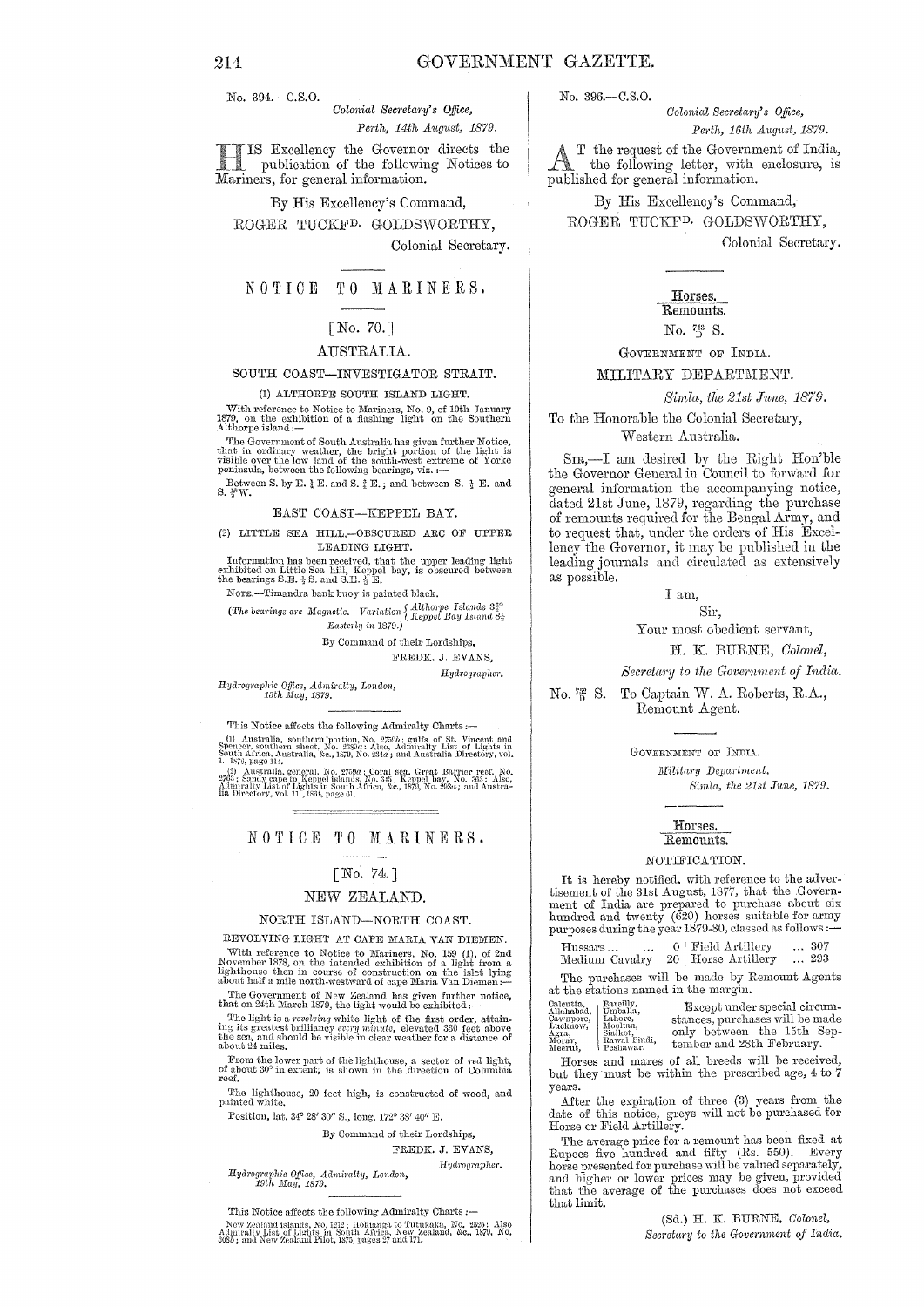No. 389.-C.S.O.

#### *Colonial Secretary's Office, Perth, 11th August, 1879.*

is hereby notified, for general information, that the Legislative Council has decided on placing at the disposal of Government a sum of money to ensure the products of the Colony being properly represented at the forthcoming Exhibition, to be held at Melbourne in 1880.

It is the intention of Government in the appropriation of this sum to restrict itself, as is usual in other countries, to assisting the efforts of persons who may be willing to exhibit on their own account-and not itself to attempt to exhibit on behalf of the Colony, except it may be in the case of some special product for the exhibition of which it has greater facilities than the public.

The Commissioners of the Melbourne Exhibition having urgently requested that the Government would state, as soon as possible, the probable amount of space required by 1Vestern Australia, it is necessary that intending Exhibitors should forward to the Colonial Secretary, not later than 30th September, a list of the articles or products proposed to be exhibited, to facilitate which, blank forms, as under, can be obtained from Government Residents and Resident Magistrates, and at all the Post Offices throughout the Colony.

### By His Excellency's Command, ROGER TUCKFD. GOLDSWORTHY, Colonial Secretary.

MELBOURNE EXHIBITION.

| Name of<br>Exhibitor and<br>place of resi-<br>dence. |            | Goods proposed to be Exhibited.                                                               | Cubical or super-                                 |          |
|------------------------------------------------------|------------|-----------------------------------------------------------------------------------------------|---------------------------------------------------|----------|
|                                                      | or number. | Description, in-1 In which District<br>cluding quantity   Grown, Produced<br>or Manufactured. | ficial space to be<br>occupied when<br>exhibited. | Remarks. |
|                                                      |            |                                                                                               |                                                   |          |
|                                                      |            |                                                                                               |                                                   |          |

### Appointment.

(Under the Act 35th Vict. No. 3.)

IS Honor the Chief Justice has been -i pleased to appoint John William May, 129 King Street, Sydney, Solicitor, a Commissioner to Administer Oaths and to take and receive Affidavits, Declarations, &c., to be used in the Supreme Court of Western Australia; also to take Acknowledgments of Deeds executed by Married Women.

### JAMES COWAN,

Master Supreme Court.

Supreme Court Office, Perth, 11th August, 1879.  $\hat{\ }$ 

### Appointment.

### (Under the Act 35th Vict. No. 3.)

Honor the Chief Justice has been pleased to appoint Frederick Parish, 1 and 2 Gt. Winchester Street Buildings, London, E.C., Solicitor, a Commissioner to A dminister Oaths and to take and receive Affidavits, Declarations, &c., to be used in the Supreme Court of Western Australia; also to take Acknowledgments of Deeds executed by Married Women.

> JAMES COWAN, Master Supreme Court.

Supreme Court Office, 1 Perth, 16th August, 1879.  $\tilde{}$ 

> *Department of Public Works, Railway Branch, Perth, 26th July, 1879.*

HEREBY certify that the Geraldton and Northampton Railway may safely be used for Public Traffic.

> JAS. H. THOMAS, Commissioner of Railways.

WESTERN AUSTRALIA.

~Ieteorological Observations for the week ending 14th August, 1879.

WIND Registered by Mr. Forsyth, Harbor Master, at Arthur's Head, Fremantle; altitude above the sea 55 feet, in Latitude 32° 02' 14" S., Longitude 115° 45' 12" E.

The other instruments registered are placed in the grounds adjoining the Survey Office, Perth; altitude above the sea 47 feet, in Latitude 31° 57' 25" S., Longitude 115° 52' 02" E.

MALCOLM FRASER, Surveyor General.

| Week<br>ending.  | BAROMETER:                                                | THERMOMETERS IN SHADE. |               |               | RADIATION<br>THERMO-<br>METERS. |                                  | WIND.                     |      | DEGREE                                         |                           | $\frac{\text{Mean}}{\text{nt}}$ | EVAPOR-                                                |        |            |
|------------------|-----------------------------------------------------------|------------------------|---------------|---------------|---------------------------------|----------------------------------|---------------------------|------|------------------------------------------------|---------------------------|---------------------------------|--------------------------------------------------------|--------|------------|
|                  | Mean Reading<br>corrected, and re-<br>duced to sea level, | Wet.<br>Dry.           |               |               | Terres-                         | RAIN:<br>Amount<br>in<br>inches. | Horizontal<br>velocity in |      | OF<br>HUMIDITY.<br>Saturation<br>$=100$ ; mean | CLOUD:<br>Mean<br>amount. | 2<br>$\frac{0}{2}$              | ATION:<br>Amount<br>$\frac{\text{in}}{\text{inches.}}$ |        |            |
|                  | and 32 deg. Fah.                                          | Maxi-<br>mum.          | Mini-<br>mum. | Maxi-<br>mum. | Mini-<br>mum.                   | Solar.                           | trial.                    |      | miles, per<br>hour.                            | General<br>direction.     | amount.                         |                                                        | Ñ<br>ö |            |
|                  |                                                           | 62.9                   | 46.9          | 57.8          | 44.9                            | $128 - 4$                        | 40.2                      | 2.39 | 13.8                                           | w.                        | 75                              | 6                                                      | $H_7$  |            |
| 14 <sub>th</sub> | 30.006                                                    |                        |               |               |                                 |                                  |                           |      |                                                |                           |                                 |                                                        |        | $\cdot 61$ |

Highest reading of Barometer 30'166 10th Thermometers in shade. {Maximum Dry 67' 13th Lowest do. do. 29'849 8th Thermometers in shade. {Minimum Dry 47'8 12th The Observations are taken at Perth at 9 a.m., (excepting Barometer, which is registered at 12 a.m.)

M. A. C. FRASER, Observer.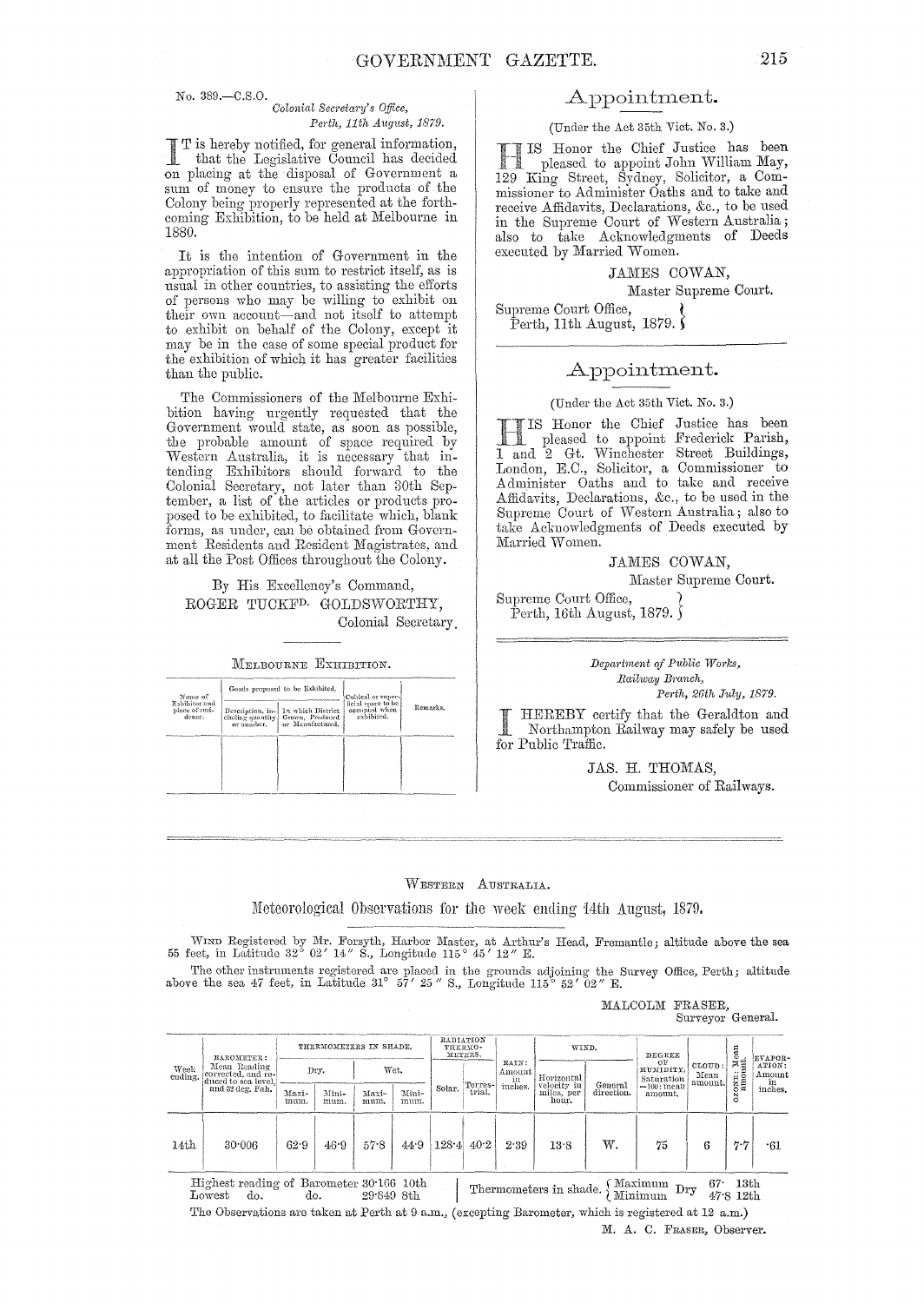### GOVERNMENT GAZETTE.

#### SALES. LAND

Crown Lands' Office, Perth, 18th August, 1879.

THE undermentioned Allotments of Land will be offered for Sale, at Public Auction, on the date and at the places specified in the Schedule below, at one o'clock, p.m.

SCHEDULE.

| Date of Sale. |              | Place of Sale. |           | Description of Lot.   |           | Number of Lot. |      |                                 | Quantity.<br>r.<br>a.<br>р. |           |                  | Upset Price.            |                 |                         |
|---------------|--------------|----------------|-----------|-----------------------|-----------|----------------|------|---------------------------------|-----------------------------|-----------|------------------|-------------------------|-----------------|-------------------------|
| 1879.         |              |                |           |                       |           |                |      |                                 |                             |           |                  |                         |                 |                         |
| Sept. 3       | Perth        | $\ddotsc$      | $\cdots$  | Fremantle             |           |                | Town | 716                             | $\ddotsc$                   |           | $\theta$         | 2                       | $17\char`$      |                         |
| Do.           | Do.          | .              | .         | Do.                   | $\ddotsc$ | .              | Do.  | 840                             | $\ddotsc$                   | .         | $\bf{0}$         | $\boldsymbol{2}$        | 21              |                         |
| Do.           | Do.          | $\ddotsc$      | .         | Do.                   | $\cdots$  | $\ddotsc$      | Do.  | 883                             | $\ddotsc$                   | .         | $\mathbf 0$      | $\boldsymbol{2}$        | $\theta$        |                         |
| Do.           | Do.          |                | $\ddotsc$ | Do.                   | $\cdots$  | $\ddotsc$      | Do.  | 884                             | $\ddotsc$                   | .         | $\theta$         | $\overline{\mathbf{2}}$ | $\theta$        | £12 $\mathfrak{P}$ lot. |
| Do.           | Do.          | $\ddotsc$      |           | Do.                   | $\cdots$  | $\ldots$       | Do.  | 885                             | $\ddotsc$                   | .         | $\theta$         | 3                       | $\theta$        |                         |
| Do.           | Do.          |                | $\ddotsc$ | Do.                   |           | $\ddotsc$      | Do.  | 846                             | $\ddotsc$                   | $\cdots$  | 0                | 3                       | $26$ .          |                         |
| Do.           | Do.          | .              | $\cdots$  | Perth                 | $\cdots$  | $\cdots$       | Do.  | $\rm{H}$                        | 65                          | .         | 0                | 3                       | 19 <sup>°</sup> |                         |
| Do.           | Do.          | $\ddotsc$      | .         | Do.                   | $\cdots$  | $\ldots$       | Do.  | 107<br>$\overline{1}$           |                             | .         | 1                | 1                       | 20              |                         |
| Do.           | Do.          | $\ddotsc$      | $\cdots$  | Do.                   | $\cdots$  |                | Do.  | ,, 115                          |                             | .         | 1                | $\boldsymbol{2}$        | 13              |                         |
| Do.           | Do.          | .              | $\ddotsc$ | Do.                   | .         | $\ldots$       | Do.  | ,, 132                          |                             | $\cdots$  | $\boldsymbol{2}$ | $\boldsymbol{2}$        | 20              |                         |
| Do.           | Do.          |                |           | Do.                   | $\cdots$  | $\cdots$       | Do.  | 133<br>,                        |                             | .         | $\overline{2}$   | 2                       | 20              |                         |
| Do.           | Do.          | $\ddotsc$      | $\cdots$  | Do.                   | $\ddotsc$ | $\ddotsc$      | Do.  | 109<br>$\overline{\mathbf{5}}$  |                             | .         | 1                | $^{2}$                  | 13              |                         |
| Do.           | Do.          |                | $\ddotsc$ | Do.                   |           | $\cdots$       | Do.  | ,, 116                          |                             | .         | $\boldsymbol{2}$ | $\theta$                | 24              | £15 per lot.            |
| Do.           | Do.          | .              |           | Do.                   | $\cdots$  | .              | Do.  | 117<br>,                        |                             | $\cdots$  | $\boldsymbol{2}$ | $\boldsymbol{2}$        | 16              |                         |
| Do.           | Do.          | .              | $\cdots$  | Do.                   |           | $\cdots$       | Do.  | 118<br>$\overline{\phantom{a}}$ |                             | .         | 1                | 3                       | 24              |                         |
| Do.           | Do.          | $\ddotsc$      | $\ddotsc$ | Do.                   | $\cdots$  | $\cdots$       | Do.  | 119<br>,                        |                             | .         | 1                | 3                       | $24\,$          |                         |
| Do.           | Do,          |                | .         | Do.                   | $\cdots$  | .              | Do.  | 120<br>$, \cdot$                |                             | $\ddotsc$ | $\overline{2}$   | 2                       | 35              |                         |
| Do.           | Do.          | $\ddotsc$      | $\ldots$  | Do.                   | .         | $\ddotsc$      | Do.  | 114<br>,                        |                             | $\ddotsc$ | 0                | 2                       | 28              |                         |
| Do.           | Do.          | $\ddotsc$      | $\ddotsc$ | Do.                   | .         | $\ddotsc$      | Do.  | ${\rm v}$ 116                   |                             | .         | $\theta$         | 2                       | 27              |                         |
| Do.           | ${\rm York}$ | $\ddotsc$      | $\cdots$  | $\operatorname{York}$ | $\cdots$  | $\cdots$       | D٥.  | 51                              | $\ddotsc$                   | $\ldots$  | 1                | $\theta$                | 0               | $\pounds10$ per lot.    |
| Do.           | Do.          |                |           | Do.                   | $\cdots$  |                | Do.  | 360                             | $\cdots$                    | $\ddotsc$ | 1                | 0                       | 36              |                         |
|               |              |                |           |                       |           |                |      |                                 |                             |           |                  |                         |                 |                         |

MALCOLM FRASER, Commissioner of Crown Lands.

#### DEPARTMENT OF LAND TITLES.

### Transfer of Land Act, 1874.

**TIAKE NOTICE** that Enoch Adams of the City of Perth an engineer has made application to be certificated as the owner of an estate in fee simple in commentation in the following parcel of land situate in<br>persession in the following parcel of land situate in<br>Perth aforesaid as the same is described in the maps<br>and books of the Survey Office and is of record therein<br>and

#### Building Lot W 22.

The allotment fronts upon Stirling and Mackie Streets and was granted in  $1850$  to John Samuel Gibbs a minor.

AND FURTHER TAKE NOTICE that all persons other than the applicant claiming to have any estate right<br>title or interest in the said land ARE HEREBY REQUIRED to lodge with the Registrar of Titles on or before the 2nd day of September next a *caveat* forbidding the same from being brought under the Act.

> J. C. H. JAMES, Commissioner of Land Titles.

August 5th, 1879.

### $\frac{55}{1879}$  Transfer of Land Act, 1874.

TAKE NOTICE that Henry Trigwell of Preston near Bunbury farmer has made application to be certificated as the owner of an estate in fee simple in possession in the following locations situate in the Wellington District viz.:-

Location No. 189 containing 51 acres

Location No. 268 containing 60 acres.

The former location was originally granted to John Scott and the latter to the late Lady Bunbury.

AND FURTHER TAKE NOTICE that all persons other than the applicant claiming to have any estate Fight title or interest in the said locations or in either of them ARE HEREBY REQUIRED to lodge with the Registrar of Titles on or before the 9th day of September next a caveat forbidding the same from being brought under the Act.

August 5th, 1879.

J. C. H. JAMES. Commissioner of Land Titles.

### $\frac{35}{1879}$  Transfer of Land Act, 1874.

TIAKE NOTICE that Henry Brockman of Gingin farmer and grazier has made application to be certificated as the owner of an estate in fee simple in the following parcel of land situate in the Swan District and comprising an area of  $9\frac{1}{4}$  acres or thereabouts being part of

#### Location No. 16

with a North West boundary in a line about 22 chains with a North West boundary in a line about 22 thans<br>in length commencing at a spot 2 chains North 56 deg.<br>East from the North West corner of Guildford Building Lot 27 and running in a distance about North 56 deg. East until it meets a stake driven in the ground on the<br>South side of the road from Guildford to the Upper<br>Swan and the North East boundary in a line about 34 deg. East 1 chain 90 links in length from the last mentioned stake to another stake driven in the side of the hill. The South boundary runs from the last<br>mentioned stake to the elbow of the Helena River and thence along the bank of the said river until it arrives and the North boundary of the town-site of Guildford.<br>The South boundary is a due East and West line being<br>that portion of the North boundary of Guildford lying<br>between the Helena River and the North West boundary.

AND FURTHER TAKE NOTICE that all other persons claiming to have any estate right title or interest in the said land ARB HERBEY REQUIRED to lodge with the Registrar of Titles on or before the 28th day of August instant a *caveat* forbidding the same from being brought under the Act.

> J. C. H. JAMES, Commissioner of Land Titles.

August 11th, 1879.

### For Sale at the Government Printing Office.

CTS OF COUNCIL, Blue Books, Votes and Proceedings of the Legislative Council, &c.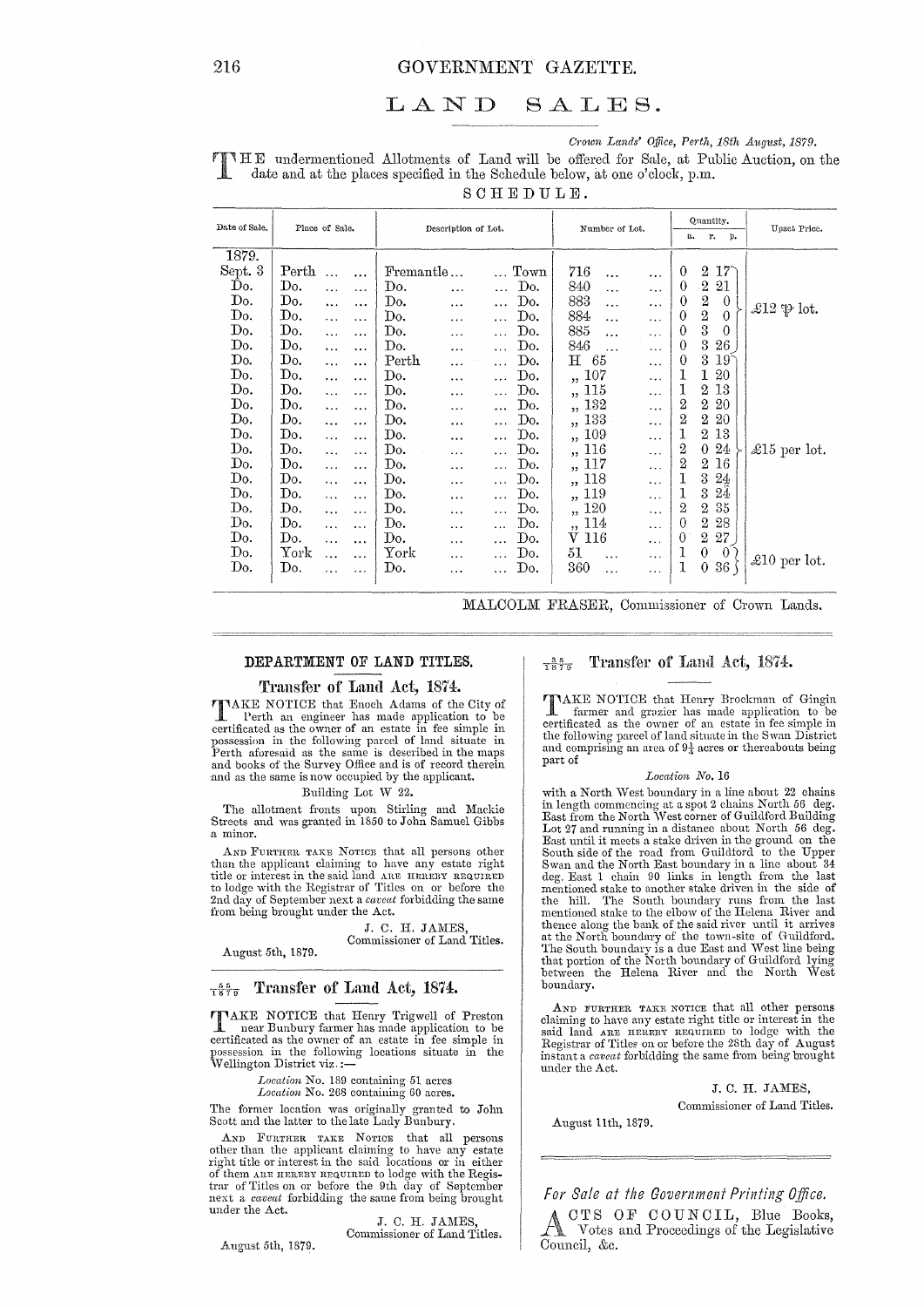### GOVERNMENT GAZETTE.

### WESTERN AUSTRALIA.

## Mail Time Table during the Months of AUGUST-SEPTEMBER, 1879.

| FOR THE AUSTRALIAN COLONIES, &c.                                                                                                                                                                                                                                                                                                                                                                                                                                                 |                                                                                                                                                                      |                                                                                                                                                                           |                                                                                                                                                                                                                                                                                                                                                                                                                                         |                                                                                                                                                                                                                                              |                                                                                                                                                                                                                           |                                                                                                                                                                                                         | FOR EUROPE, INDIA.                                                                                                                                                                                                                                                                                                                                                                                                               |                                                                                                                                                                                                                                            |                                                                                                                                                                                                                                          |                                                                                                                                                                                                                        |  |  |  |
|----------------------------------------------------------------------------------------------------------------------------------------------------------------------------------------------------------------------------------------------------------------------------------------------------------------------------------------------------------------------------------------------------------------------------------------------------------------------------------|----------------------------------------------------------------------------------------------------------------------------------------------------------------------|---------------------------------------------------------------------------------------------------------------------------------------------------------------------------|-----------------------------------------------------------------------------------------------------------------------------------------------------------------------------------------------------------------------------------------------------------------------------------------------------------------------------------------------------------------------------------------------------------------------------------------|----------------------------------------------------------------------------------------------------------------------------------------------------------------------------------------------------------------------------------------------|---------------------------------------------------------------------------------------------------------------------------------------------------------------------------------------------------------------------------|---------------------------------------------------------------------------------------------------------------------------------------------------------------------------------------------------------|----------------------------------------------------------------------------------------------------------------------------------------------------------------------------------------------------------------------------------------------------------------------------------------------------------------------------------------------------------------------------------------------------------------------------------|--------------------------------------------------------------------------------------------------------------------------------------------------------------------------------------------------------------------------------------------|------------------------------------------------------------------------------------------------------------------------------------------------------------------------------------------------------------------------------------------|------------------------------------------------------------------------------------------------------------------------------------------------------------------------------------------------------------------------|--|--|--|
| Per Rob Roy and Otway.                                                                                                                                                                                                                                                                                                                                                                                                                                                           |                                                                                                                                                                      |                                                                                                                                                                           | Overland.                                                                                                                                                                                                                                                                                                                                                                                                                               |                                                                                                                                                                                                                                              |                                                                                                                                                                                                                           |                                                                                                                                                                                                         | CHINA, &c.<br>Per Rob Roy.*                                                                                                                                                                                                                                                                                                                                                                                                      |                                                                                                                                                                                                                                            |                                                                                                                                                                                                                                          |                                                                                                                                                                                                                        |  |  |  |
| DAY.<br>CLOSE AT                                                                                                                                                                                                                                                                                                                                                                                                                                                                 | DATE.                                                                                                                                                                | TIME.                                                                                                                                                                     | CLOSE AT                                                                                                                                                                                                                                                                                                                                                                                                                                | DAY.                                                                                                                                                                                                                                         | DATE.                                                                                                                                                                                                                     | TIME.                                                                                                                                                                                                   | CLOSE AT                                                                                                                                                                                                                                                                                                                                                                                                                         | DAY.                                                                                                                                                                                                                                       | DATE.                                                                                                                                                                                                                                    | TIME                                                                                                                                                                                                                   |  |  |  |
| Monday<br>$Perth$<br><br>Monday<br>$\cdots$<br>Guildford<br>Monday<br>$\ddotsc$<br>$\operatorname{York}$<br>Saturday<br>$\ddotsc$<br>Saturday<br>$_{\rm Northam}$<br>$\ddotsc$<br>Saturday<br>Newcastle<br>$\cdots$<br>Friday<br>Canning<br>$\cdots$<br>Pinjarra<br>Thursday<br>$\cdots$<br>Bunbury<br>Monday<br>Vasse<br>Monday<br>$\ddotsc$<br>Victoria Plains<br>Saturday<br>Sunday<br>Gingin<br>Dongarra<br>Thursday<br>Champion Bay<br>Thursday<br>Northampton<br>Wednesdav | Aug. 25<br>25<br>Aug.<br>Aug. 25<br>Aug. 23<br>Aug. 23<br>Aug. 23<br>Aug. 22<br>Aug. 21<br>Aug. 25<br>Aug. 25<br>Aug. 23<br>Aug. 24<br>Aug. 21<br>Aug. 21<br>Aug. 20 | 11 a.m.<br>1 p.m.<br>8 a.m.<br>2.30 p.m.<br>12.30 p.m.<br>Noon 1<br>$9 \text{ p.m.}$<br>$10 \text{ p.m.}$<br>8 p.m.<br>$3 \text{ p.m.}$ 1<br>9 a.m. I<br>10 a.m.<br>9a.m. | Perth<br>$\cdots$<br>Fremantle<br>$\cdots$<br>Guildford<br>$\cdots$<br>$\operatorname{York} \dots$<br>$\cdots$<br>Northam<br>$\ddotsc$<br>4 p.m.   Newcastle<br>$\cdots$<br>Canning<br>$\cdots$<br>10 p.m. Pinjarra<br>Bunbury<br>!<br>Vasse<br>Victoria Plains<br>Gingin<br>$\cdots$<br>Dongarra<br>$\cdots$<br>Greenough<br>$\cdots$<br>Bannister<br>$\ddotsc$<br>William River<br>Arthur River<br>Kojonup<br>$\ddotsc$<br>Mt. Barker | Saturday<br>Saturday<br>Saturday<br>Wednesday<br>Wednesday<br>Wednesday<br>Friday<br>Thursday<br>Thursday<br>Wednesday<br>Saturday<br>Sunday<br>Thursday<br>Wednesday<br>$Sumday$<br>Sunday<br>$\cdots$<br>Sunday<br>Sunday<br>ا ا<br>Monday | Aug. 30<br>Aug. 30<br>Aug. 30<br>Aug. 27<br>Aug. 27<br>Aug. 27<br>Aug. 29<br>Aug. 28<br>28<br>Aug.<br>27<br>Aug.<br>Aug. 23<br>-24<br>Aug.<br>Aug. 21<br>Aug. 20<br>Aug. 31<br>Aug. 31<br>Aug. 31<br>Aug. 31<br>Sep.<br>1 | 11 a.m.<br>8 a.m.<br>8 a.m.<br>2.30 p.m.<br>12'30 p.m.<br>$4$ p.m.<br>Noon<br>10 p.m.<br>8 a.m.<br>$4$ p.m.<br>8 p.m.<br>3 p.m.<br>9 a.m.<br>6 p.m.<br>3 a.m.<br>10 a.m.<br>3 p.m.<br>10 p.m.<br>3 p.m. | Perth<br>$\ddotsc$<br>Fremantle<br>$\ddotsc$<br>Guildford<br><br>York<br>$\cdots$<br>Northam<br>$\ddotsc$<br>Newcastle<br>$\ddotsc$<br>Canning<br><br>Pinjarra<br>$\ddotsc$<br>Bunbury<br><br>Vasse<br>$\ddotsc$<br>Victoria Plains<br>Gingin<br>$\ddotsc$<br>Dongarra<br>$\ddotsc$<br>Greenough<br>Champion Bay<br>Northampton<br>Mt. Barker<br>Kojonup<br>$\ddotsc$<br>Arthur River<br>William River<br>Bannister<br>$\ddotsc$ | Monday<br>Monday<br>Monday<br>Saturday<br>Saturday<br>Saturday<br>Friday<br>Thursday<br>Monday<br>Monday<br>Saturday<br>Sunday<br>Thursday<br>Thursday<br>Thursday<br>Wednesday<br>Wednesday<br>Thursday<br>Thursday<br>Thursday<br>Friday | Sept.<br>8<br>Sept.<br>8<br>Sept.<br>s<br>Sept.<br>Sept.<br>6<br>Sept.<br>Sept.<br>Sept.<br>4<br>Sept.<br>Sept.<br>8<br>Sept.<br>Sept.<br>Sept. 4<br>Sept. 4<br>Sept. 4<br>Sept.<br>Sept.<br>Sept.<br>4<br>Sept. 4<br>Sept. 4<br>Sept. 5 | 11a.m<br>$1~\mathrm{p}$ m<br>8a.m<br>2:30 p.n<br>12'30 p.n<br>4 p.m<br>Noon<br>10 p.m<br>9 թ.ա<br>10 p.m<br>8 p.m<br>3p.m<br>9a.m<br>9 a.m<br>2 p.m<br>9 a.m<br>$6\,\mathrm{p}$ .m<br>8 a.m<br>3 p.m<br>8 p.m<br>2 a.m |  |  |  |

For Albany and the Offices on the Road Overland:

| CLOSE AT PERTH.                   | ARRIVE AT ALBANY.                                                                                | CLOSE AT ALBANY. | ARRIVE AT PERTH. |
|-----------------------------------|--------------------------------------------------------------------------------------------------|------------------|------------------|
| Thursday, September 11th, 11 a.m. | Sunday, September 14th, 11 a.m. Tuesday, September 16th, 11 a.m. Triday, September 19th, 11 a.m. |                  |                  |

### MAILS FROM EUROPE, &c.:

| Due at K.G. Sound.    | Expected to arrive at<br>K.G. Sound. | Expected at G.P.O.    |  |  |  |  |
|-----------------------|--------------------------------------|-----------------------|--|--|--|--|
| Monday, September 8th | Thursday, September 4th              | Sunday, September 7th |  |  |  |  |

MAILS FROM COLONIES, &c.:

| Leave Melbourne.                                 | Leave Adelaide.         | Due at K.G. Sound.                               | Expected to arrive at<br>K.G. Sound. | Expected at G.P.O.       |  |
|--------------------------------------------------|-------------------------|--------------------------------------------------|--------------------------------------|--------------------------|--|
| $^{66}$ OTWAY:"<br>Saturday, August 16th         | Wednesday, August 20th  | Tuesday, August 26th                             | Tuesday, August 26th                 | Sunday, August 31st      |  |
| $"P. \& O.$ STEAMER:"<br>Thursday, September 4th | Saturday, September 6th | Thursday, September 11th   Wednesday, Sept. 10th |                                      | Saturday, September 13th |  |

The Correspondence by these Mails will be despatched to District P.Os. for Distribution by first opportunity after receipt. (See Annual Time Table of 1st January, 1879.)

\* The English Mails to be despatched on the 8th September, will be due in London vid Brindisi on October 20th, and vid Southampton on October 27th.

LETTERS for Registration must be posted one hour before the closing of the Mails.

LATE LETTERS, on payment of a fee of 6d., may be posted half-an-hour after the closing of the Mails. NEWSPAPERS and Book Packets must be posted one hour before the closing of the Mails, otherwise they will not be forwarded until the next Mail.

> MONEY ORDERS will be issued as under: For the Australian Colonies, &c., up to Saturday, August 23rd, at 11 a.m. Do. Friday, August 29th, at 11 a.m. For the United Kingdom, up to Saturday, September 6th, at 10 a.m.

General Post Office, Perth, ) 8th August, 1879.

A. HELMICH,

Postmaster General and General Superintendent of Telegraphs.